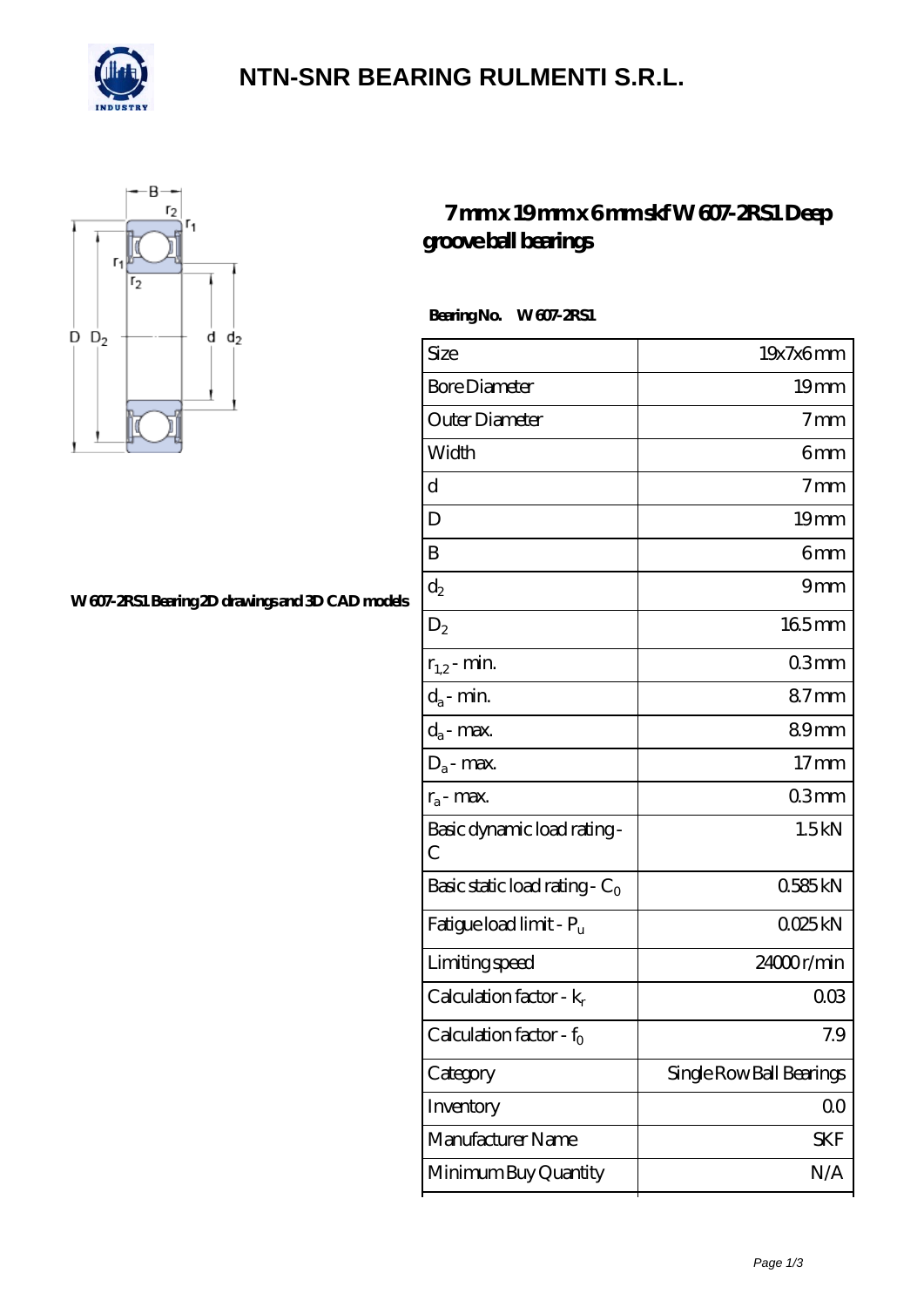

# **[NTN-SNR BEARING RULMENTI S.R.L.](https://m.confidencemenimprov.com)**

| Weight / Kilogram                  | 0007                                                                                                                                                                                                                              |
|------------------------------------|-----------------------------------------------------------------------------------------------------------------------------------------------------------------------------------------------------------------------------------|
| Product Group                      | <b>BOO308</b>                                                                                                                                                                                                                     |
| Enclosure                          | 2 Seals                                                                                                                                                                                                                           |
| Precision Class                    | ABEC 1   ISO PO                                                                                                                                                                                                                   |
| Maximum Capacity / Filling<br>Slot | No                                                                                                                                                                                                                                |
| Rolling Element                    | <b>Ball Bearing</b>                                                                                                                                                                                                               |
| Snap Ring                          | No                                                                                                                                                                                                                                |
| <b>Internal Special Features</b>   | No                                                                                                                                                                                                                                |
| Cage Material                      | Stainless Steel                                                                                                                                                                                                                   |
| Enclosure Type                     | Contact Seal                                                                                                                                                                                                                      |
| Internal Clearance                 | CO-Medium                                                                                                                                                                                                                         |
| Inch - Metric                      | Metric                                                                                                                                                                                                                            |
| Long Description                   | 7MM Bore; 19MM Outside<br>Diameter; 6MM Outer Race<br>Width; 2 Seals; Ball Bearing;<br>ABEC 1   ISO PQ No Filling<br>Slot; No Snap Ring No<br><b>Internal Special Features</b><br>CO Medium Internal<br>Clearance; Stainless Stee |
| <b>Other Features</b>              | Deep Groove   NBR Seal                                                                                                                                                                                                            |
| Category                           | Single Row Ball Bearing                                                                                                                                                                                                           |
| <b>UNSPSC</b>                      | 31171504                                                                                                                                                                                                                          |
| Harmonized Tariff Code             | 8482105068                                                                                                                                                                                                                        |
| Noun                               | Bearing                                                                                                                                                                                                                           |
| Keyword String                     | Ball                                                                                                                                                                                                                              |
| Manufacturer URL                   | http://www.skf.com                                                                                                                                                                                                                |
| Manufacturer Item Number           | W607-2RS1                                                                                                                                                                                                                         |
| Weight/LBS                         | 002                                                                                                                                                                                                                               |
| Outer Race Width                   | 0.236Inch   6Millimeter                                                                                                                                                                                                           |
| Inner Race Width                   | OInch   OMillimeter                                                                                                                                                                                                               |
| Bore                               | 0.276Inch   7 Millimeter                                                                                                                                                                                                          |
| Outside Diameter                   | Q748Inch   19Millimeter                                                                                                                                                                                                           |
| $\mathrm{d}_{2}$                   | 9mm                                                                                                                                                                                                                               |